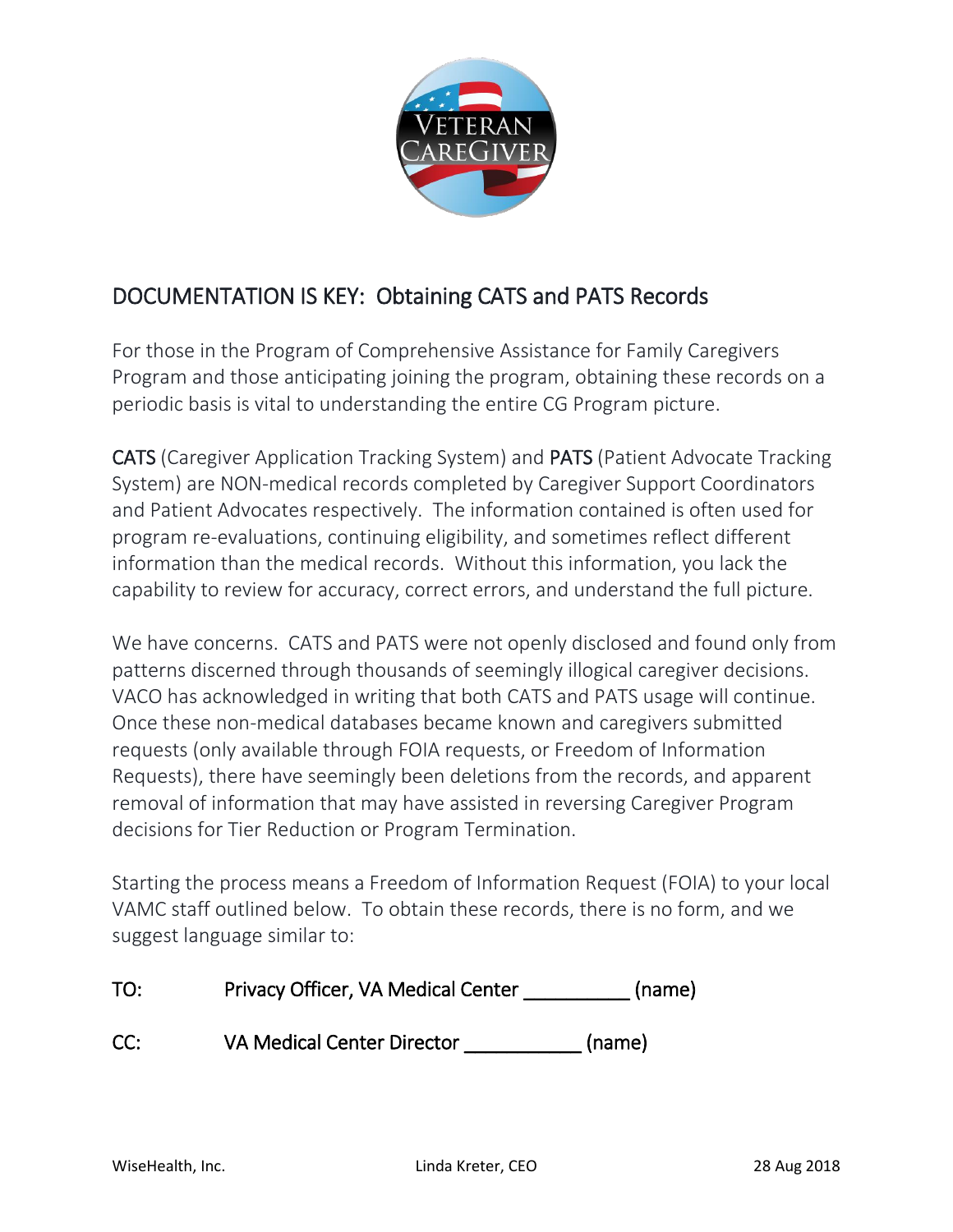

FROM: VA Caregiver and the control of the control of the control of the control of the control of the control of the control of the control of the control of the control of the control of the control of the control of the Veteran (name) (last 4 of SS#)

RE: FOIA REQUEST FOR CATS AND PATS RECORDS (Caregiver Application Tracking System and Patient Advocate Tracking System Records)

"Dear Sir or Madam,

|                        |         | This request is for specific records needed to respond to an appeal/eligibility to the |
|------------------------|---------|----------------------------------------------------------------------------------------|
|                        |         | VA Program of Comprehensive Assistance for Family Caregivers (PCAFC). Our              |
| deadline for appeal is | (date). |                                                                                        |

We are requesting unchanged, unmodified, non-redacted, and complete CATS (Caregiver Application Tracking System) and PATS (Patient Advocate Tracking System) records from date of application \_\_\_\_\_\_\_\_\_\_\_\_ (month and year) to the VA Caregiver Program through today \_\_\_\_\_\_\_\_\_\_\_ (date) for Caregiver (name) of Veteran (name), last four of SS# ." This information is critical to our timely documentation submission.

Thank you for your prompt response.

Very respectfully,

## CG name and signature Veteran name and signature

Submit this request to the Privacy Officer (or FOIA Officer sometimes) at your local VAMC and keep copies for yourself, noting the date and time of submission, the person submitted to, any notes of conversations. If you receive a response saying

it will be an excessive time period, exceeding your need for the information to appeal, provide a copy to your Caregiver Support Coordinator, their Supervisor, and request an extension of the appeal period in writing.